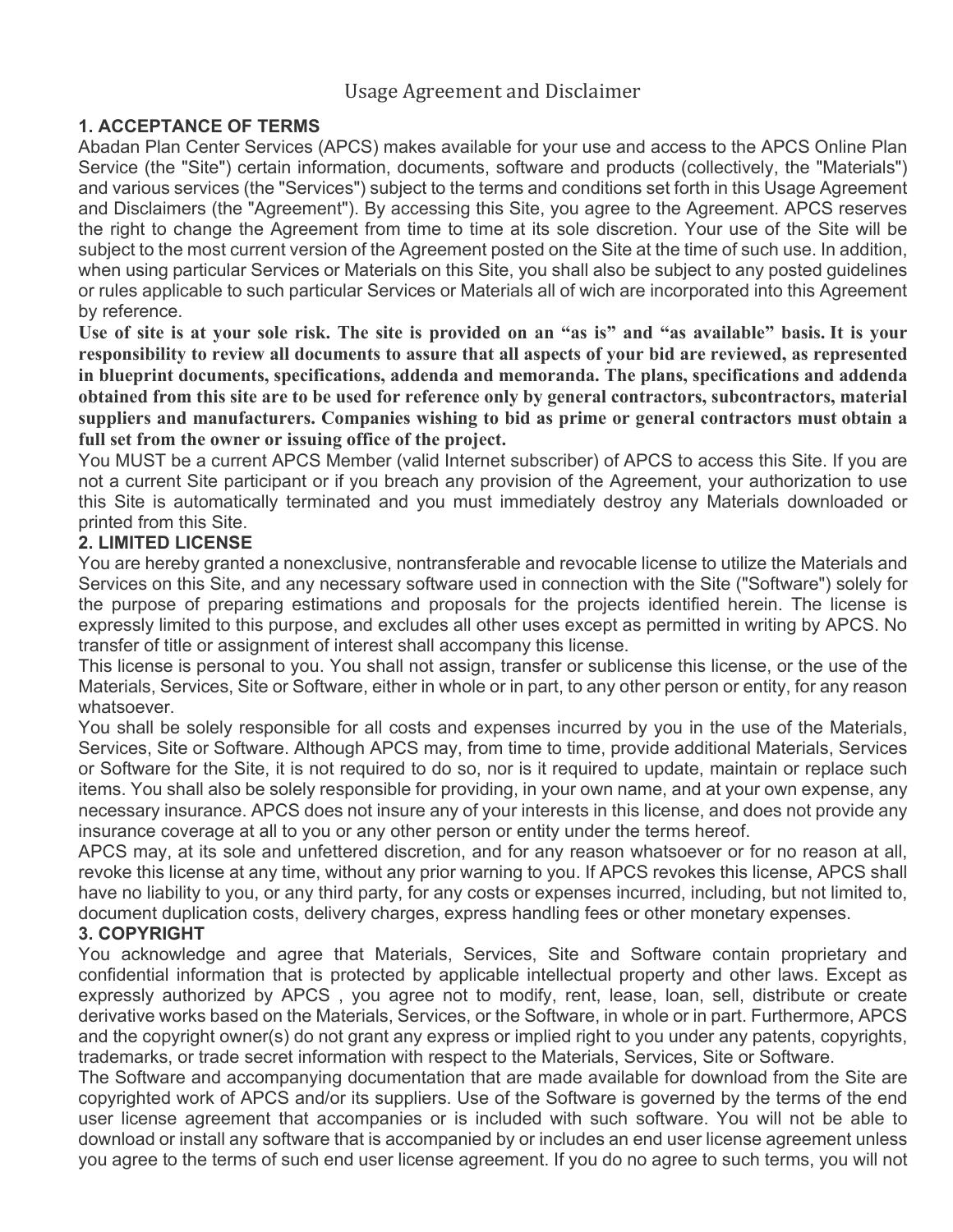be able to use the software. You may not decompile, reverse engineer or otherwise attempt to discover the source code of any software available on the Site.

# **4. USE OF SITE INFORMATION**

Except as otherwise indicated elsewhere on this Site, you may view, download and/or print the Materials available on this Site subject to the following conditions:

- A. The Materials may be used solely for preparing cost estimates for those construction projects provided on the Site and/or for your reference during the construction process of same and for no other purpose.
- B. The Materials may not be modified or altered in any way.
- C. You may not remove any copyright or other proprietary notices contained in the Materials.
- D. APCS reserves the right to revoke the authorization to view, download and print the Materials available on this Site at any time, and any such use must be discontinued immediately upon written notice from APCS.

The rights specified above to view, download and print the Materials available on this Site are not applicable to the design or layout of this Site. Elements of this Site are protected by trade dress and other laws and may not be copied or imitated in whole or in part.

## **5. UNAUTHORIZED USE**

 Only APCS members, are entitled to access the Site, and view and use the Materials and Services (including all plans, specifications and addenda therein). In addition, you acknowledge and agree that the unauthorized disclosure of Site Materials could cause competitive harm to the APCS , and you promise to receive and maintain the Site Materials in trust and confidence, and take reasonable precautions against such disclosure to any unauthorized users.

You are not permitted to redistribute, or allow access to, the Site Materials or Services to any third party who is not a Site participant.

## **6. MODIFICATIONS TO SERVICE**

APCS reserves the right at any time and from time to time to modify or discontinue, temporarily or permanently, the Site (or any part thereof) with or without notice. You agree that APCS is not liable to you or to any third party for any modification, suspension or discontinuance of the Site, or any Service.

### **7. ACCOUNT, PASSWORD AND SECURITY**

You are responsible for maintaining the confidentiality of the password and account, and are fully responsible for all activities that occur under your password or account. You agree to:

- A. Refrain from sharing your account login or password with any third party;
- B. immediately notify APCS of any unauthorized use of your password or account or any other breach of security; and
- C. Ensure that you exit from your account at the end of each session. APCS cannot and will not be liable for any loss or damage arising from your failure to comply with this section.

# **8. NO AGENCY RELATIONSHIP**

APCS is not a partner, joint venturer, employee or agent of you, or any project owner or contractor whose Materials appear on this Site or whose projects are described herein. APCS does not have the power to obligate or bind any project owner or contractor, and expressly disclaims any implication of such power. Each user of the Site assumes full responsibility for its own acts, and the acts of its own personnel, subject to this Agreement.

# **9. TERMINATION**

You agree that APCS , in its sole discretion, may terminate your password, account or use of the Site (or any part thereof) for any reason, including, without limitation, if APCS believes that you have violated or acted inconsistently with the letter or spirit of the Agreement. APCS may also in its sole discretion and at any time discontinue providing the Site, or any part thereof, with or without notice. You agree that any termination of your access to the Site under any provision of this Agreement may be effected without prior notice, and acknowledge and agree that APCS may immediately deactivate your account. Further, you agree that APCS shall not be liable to you or any third party for any termination of your access to the Site. **10. DISCLAIMER OF WARRANTIES** 

## **YOU EXPRESSLY UNDERSTAND AND AGREE THAT:**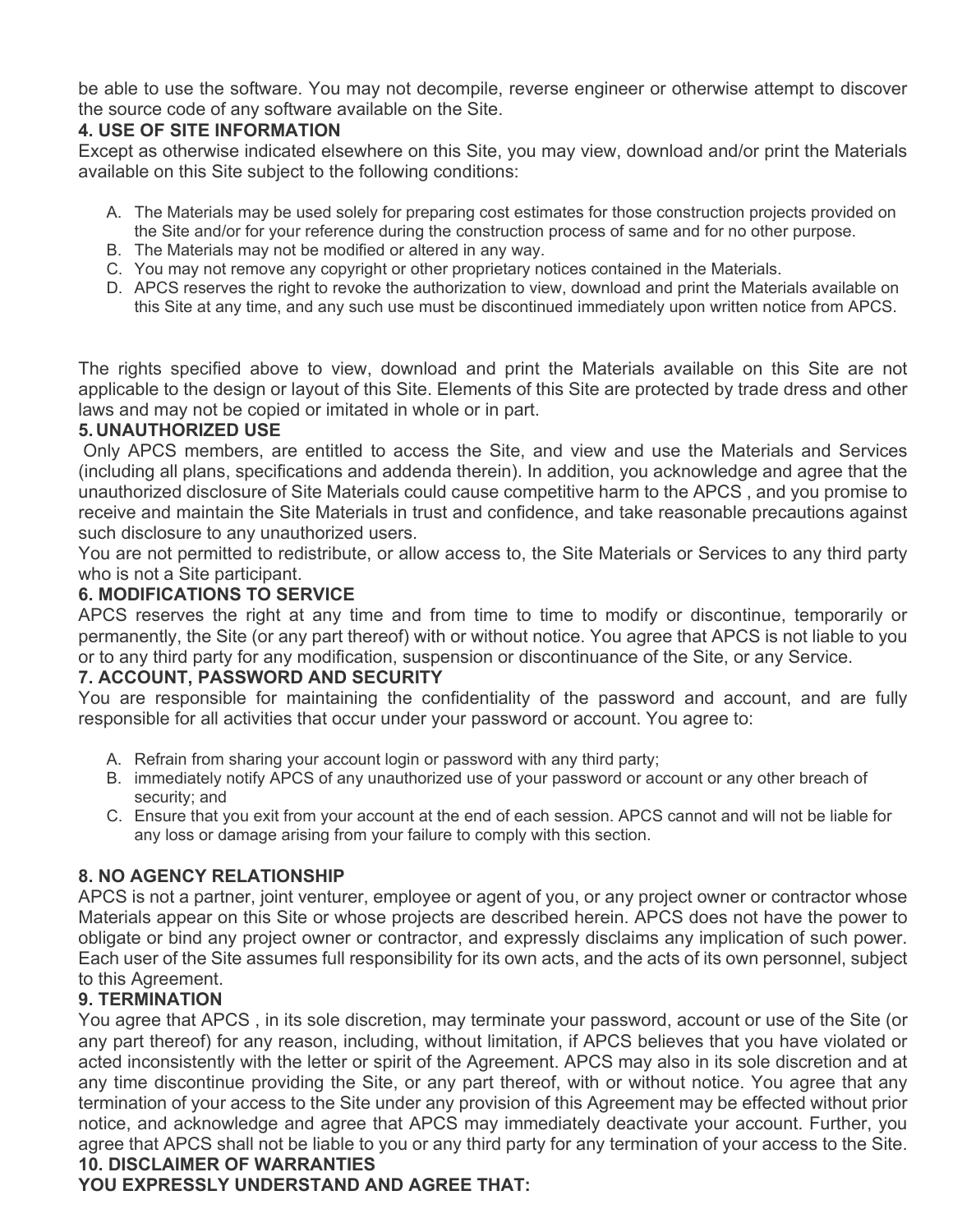- **A. YOUR USE OF THE SITE IS AT YOUR SOLE RISK. THE SITE IS PROVIDED ON AN "AS IS" AND "AS AVAILABLE" BASIS. EFFORTS HAVE BEEN MADE TO ASSURE THE ACCURACY OF THE INFORMATION, BUT APCS EXPRESSLY DISCLAIMS ALL WARRANTIES OF ANY KIND, WHETHER EXPRESS OR IMPLIED, INCLUDING, BUT NOT LIMITED TO THE IMPLIED WARRANTIES OF ACCURACY MERCHANTABILITY, FITNESS FOR A PARTICULAR PURPOSE AND NON-INFRINGEMENT.**
- **B. THE BEST SOURCES OF INFORMATION FOR PROJECT FILES ARE THE ACTUAL PLANS AND SPECIFICATIONS MAINTAINED AT THE MAIN OFFICES OF THE PROJECT OWNER, GENERAL CONTRACTOR AND/OR APCS. IF YOU BELIEVE THAT THE MATERIALS ARE ILLEGIBLE IN ANY MANNER (WHETHER AS A RESULT OF A WATERMARK, STAMP OR OTHER ANNOTATION, OR A SCANNING OR DUPLICATION ERROR), OR THAT YOU CANNOT ACCURATELY ASSESS THE SCOPE OR DETAILS OF THE PROJECT FROM THE PROVIDED MATERIALS, IT IS YOUR RESPONSIBILITY TO REVIEW THE ACTUAL PLANS AND SPECIFICATIONS THEMSELVES.**
- **C. APCS MAKES NO REPRESENTATION OR WARRANTY THAT:** 
	- **i. THE MATERIALS PRESENTED ON THIS SITE CONFORM TO THE ACTUAL PLANS AND SPECIFICATIONS FOR ANY PROJECT DESCRIBED ON THE SITE;**
	- **ii. THE SERVICE AND MATERIALS OFFERED ON THE SITE WILL MEET YOUR REQUIREMENTS;**
	- **iii. THE SERVICE AND MATERIALS, AND ACCESS TO THE SITE WILL BE UNINTERRUPTED, TIMELY, SECURE, OR ERROR-FREE;**
	- **iv. THE RESULTS THAT MAY BE OBTAINED FROM THE USE OF THE SERVICE WILL BE ACCURATE OR RELIABLE;**
	- **v. THE QUALITY OF ANY PRODUCTS, SERVICES, INFORMATION, OR MATERIAL OBTAINED BY YOU THROUGH THE SITE WILL MEET YOUR EXPECTATIONS; AND**
	- **vi. THAT ANY ERRORS IN THE SOFTWARE OR MATERIALS WILL BE CORRECTED.**
- **D. ANY MATERIALS DOWNLOADED OR OTHERWISE OBTAINED THROUGH THE USE OF THE SITE IS DONE AT YOUR OWN DISCRETION AND RISK YOU WILL BE SOLELY RESPONSIBLE FOR ANY DAMAGE TO YOUR COMPUTER SYSTEM OR LOSS OF DATA THAT RESULTS FROM THE DOWNLOAD OF ANY SUCH MATERIAL.**
- **E. IF YOU ARE DISSATISFIED WITH THE MATERIALS, SERVICES, SITE OR SOFTWARE, YOUR SOLE REMEDY IS TO SURRENDER THE LICENSE AND CEASE USE OF THE MATERIALS, SERVICES, SITE AND SOFTWARE.**
- **F. NO ADVICE OR INFORMATION, WHETHER ORAL OR WRITTEN, OBTAINED BY YOU FROM APCS OR THROUGH OR FROM THE SERVICE OR MATERIALS SHALL CREATE ANY WARRANTY NOT EXPRESSLY STATED IN THE AGREEMENT.**

#### **11. LIMITATION OF LIABILITY**

**IN NO EVENT SHALL APCS OR ANY OF ITS AFFILIATES, SUBSIDIARIES, PARTNERS, SHAREHOLDERS, OFFICERS, CONTRACTORS, AGENTS OR CO-BRANDERS BE LIABLE TO YOU, OR ANY OTHER PERSON OR ENTITY FOR ANY DIRECT, INDIRECT, SPECIAL, CONSEQUENTIAL OR OTHER DAMAGES (INCLUDING, WITHOUT LIMITATION, ANY BID PREPARATION OR ESTIMATION ERRORS, UNAWARDED CONTRACTS, LOST PROFITS, BUSINESS INTERRUPTION, LOSS OF INFORMATION OR PROGRAMS OR OTHER DATA ON YOUR INFORMATION HANDLING SYSTEM) THAT ARE RELATED TO THE USE OF, OR THE INABILITY TO USE, THE CONTENT, MATERIALS, SERVICES AND FUNCTIONS OF THE SITE, WHETER BASED UPON CONTRACT. TORT. WARRANTY OR OTHER LEGAL THEORY EVEN IF APCS IS EXPRESSLY ADVISED OF THE POSSIBILITY OF SUCH DAMAGES.** 

### **12. DEFENSE AND INDEMNITY**

You agree to defend, indemnify and hold APCS , and its subsidiaries, affiliates, shareholders, officers, employees, subcontractors, agents, co-branders and other partners, harmless from all losses, damages, liabilities, costs and expenses, including reasonable attorneys' fees and expert witness fees, in connection with any claim, action, suit or proceeding that: (i) alleges facts, if true, would constitute a breach of this Agreement by you; (ii) arises from any alleged act, omission or misrepresentation by you, or your personnel or subcontractors, related to the Site, Materials, Services, Software or Agreement; (iii) arises out of your use of the Site, your connection to the Site, or any Materials or Services on or related to the Site; or (iv) arises from your violation of any rights of another.

# **13. ENTIRE AGREEMENT**